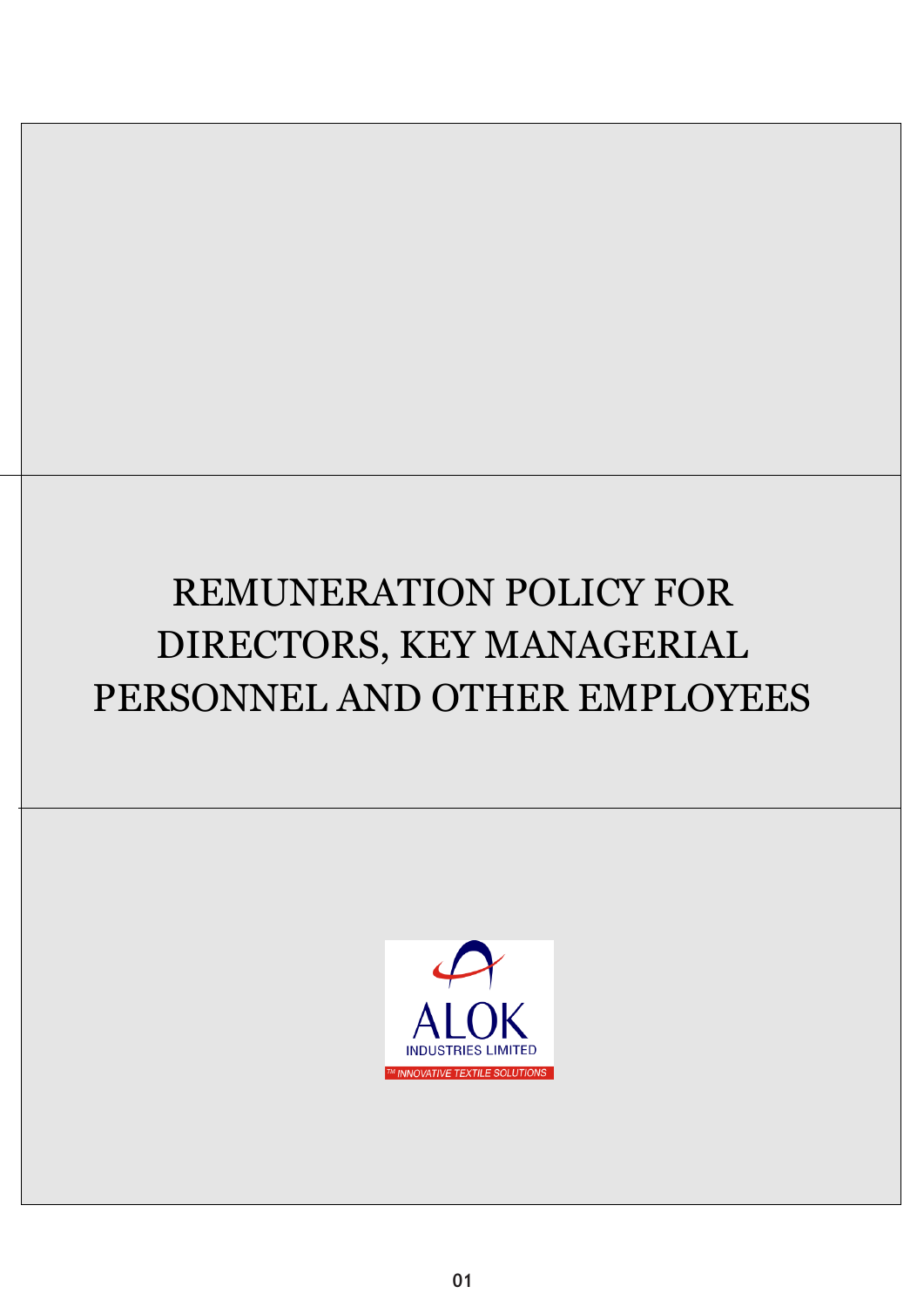# Contents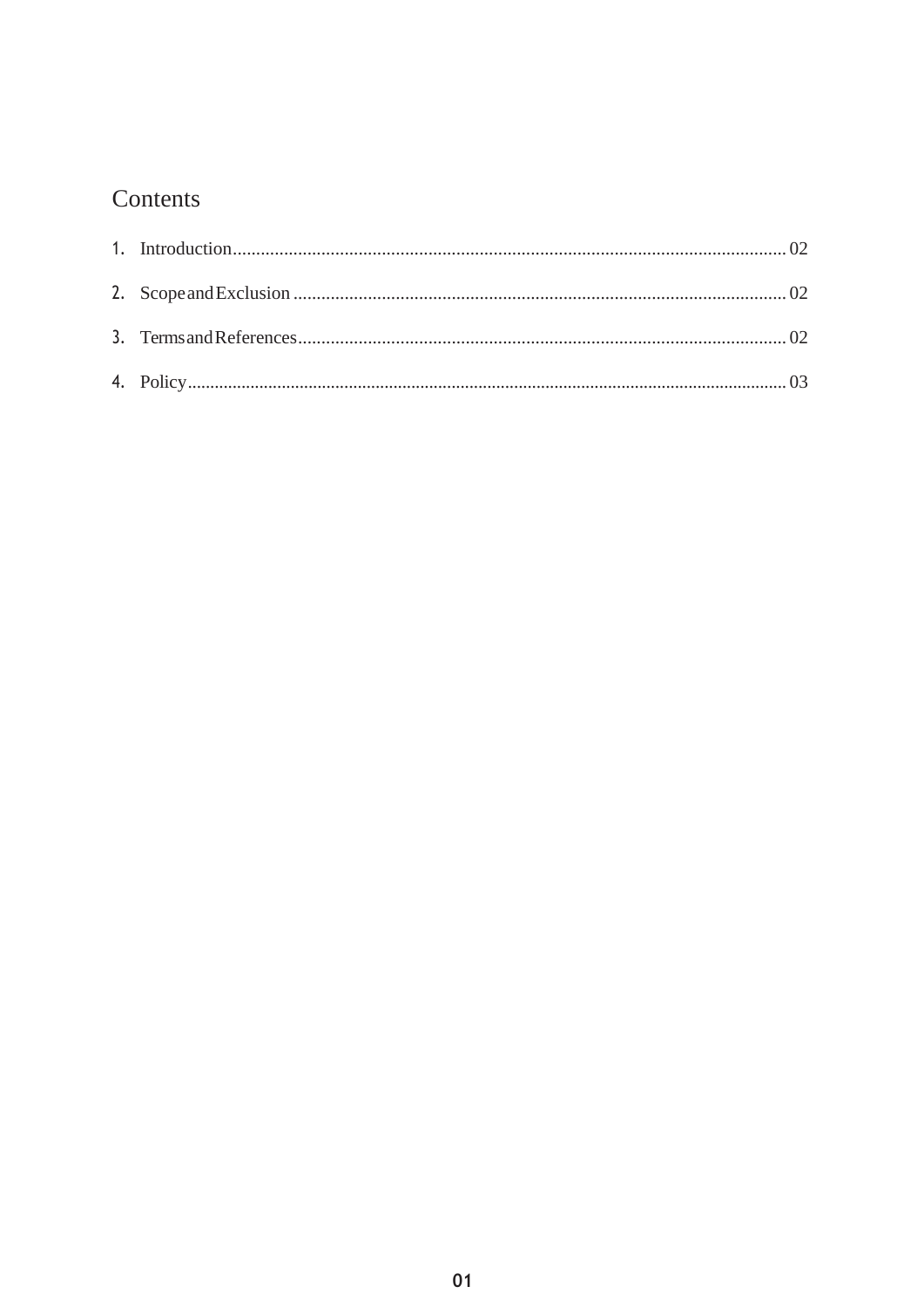#### <span id="page-2-0"></span>1. Introduction:

- **1.1** Alok IndustriesLimited(Alok)recognisestheimportanceofaligningthebusiness objectives with specific and measureable individual objectives and targets. The Company has therefore formulated the remuneration policy for its directors, key managerialpersonneland otheremployeeskeepinginviewthefollowingobjectives:
	- 1.1.1 Ensuring that the level and composition of remuneration is reasonable and sufficienttoattract,retainandmotivate,torunthecompanysuccessfully.
	- 1.1.2 Ensuring that relationship of remuneration to performance is clear and meets the performancebenchmarks.
	- 1.1.3 Ensuring that remuneration involves a balance between fixed and incentive pay reflecting short and long term performance objectives appropriate to the working of the company anditsgoals.

## <span id="page-2-1"></span>2. Scope andExclusion:

**2.1** This Policy sets out the guiding principles for the Nomination and Remuneration Committee for recommending to the Board the remuneration of the directors, keymanagerial personnel andotheremployeesoftheCompany.

#### <span id="page-2-2"></span>3. Terms andReferences:

In this Policy, the following terms shall have the following meanings:

- **3.1 "Director"**meansadirectorappointedtotheBoardoftheCompany.
- **3.2 "KeyManagerialPersonnel"**means
	- (i) theChiefExecutiveOfficeror theManagingDirectorortheManager;
	- (ii) thecompanysecretary;
	- (iii) thewhole-timedirector;
	- (iv) theChiefFinancialOfficer;and
	- (v) suchotherofficerasmaybeprescribedundertheCompaniesAct,2013
- **3.3 "Nomination and Remuneration Committee"** means the committee constituted by Alok's Board in accordance with the provisions of Section 178 of the Companies Act, 2013 and Regulation 19 of the Securities and Exchange Board of India (Listing Obligations and DisclosureRequirements)Regulations,2015("Listing Regulations").